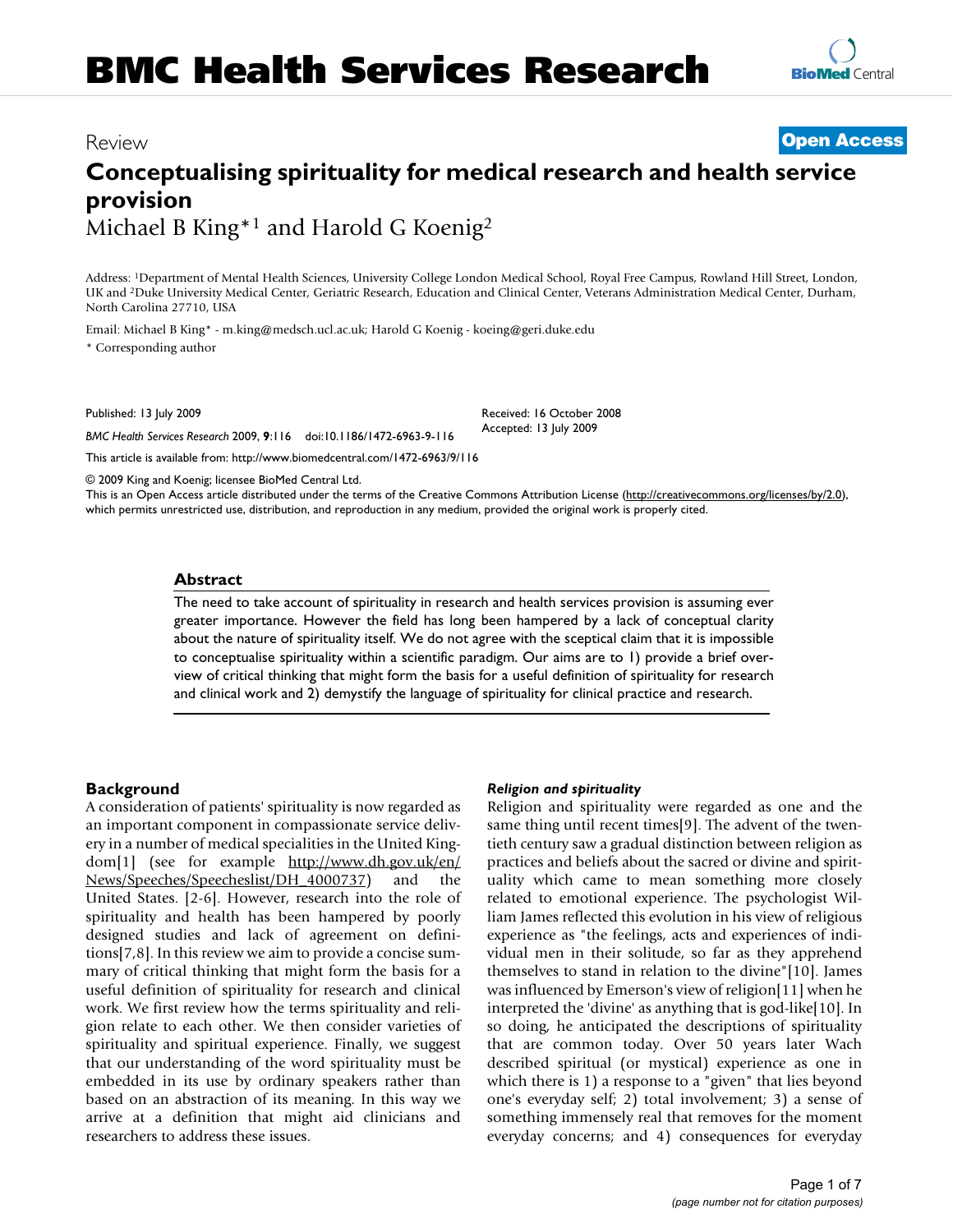life[12,13]. Two main points arise here. First, the definition includes characteristics as well as consequences (parts 3 and 4). Second, it disengages spiritual experience from the broader notion of spirituality and finally breaks any obligatory links with religious practice. Religion and religious practice are increasingly criticised as rigid, moralistic and unnecessary in many Western countries and the word spiritual has come to stand in opposition to them. Being spiritual has become a way of putting distance between oneself and religion, while holding onto something regarded as good. Thus spirituality is defined against what it is not. Inevitably this means that what is seen as the negative about religion will be influential in what is seen as spiritual.

## *Definitions of spirituality*

There are many popular descriptions of spirituality most of which are used uncritically. Even a cursory search in Google of the term *defining spirituality* reveals an array of popular definitions that share several general themes such as belief in a higher power and a sense of connectedness. There have been at least three recent attempts to define religion and spirituality for the purposes of clinical research. One was based on a traditional Roman Catholic framework[14], which limits its application to people who do not for reasons of knowledge, culture or belief understand or accept its theological basis. The second was broader in distinguishing spirituality "moored" to traditional religion from "unmoored" individualistic spirituality[15,16]:

Religion is an organized system of beliefs, practices, rituals and symbols designed a) to facilitate closeness to the sacred or transcendent (God, higher power, or ultimate truth/reality) and b) to foster an understanding of one's relationship and responsibility to others in living together in a community.

Spirituality is the personal quest for understanding answers to ultimate questions about life, about meaning and about relationship to the sacred or transcendent, which may (or may not) lead to or arise from the development of religious rituals and the formation of community

The definition of religion has held up for the purposes of research as it separates religion from its outcome in terms of health or well being. However, the conceptualization of spirituality may be too narrow in its association with what is called the 'sacred' and its stated links to religion for people who reject any such faith or understanding. The third, which arose from an extensive literature review[17] defined spirituality as "a personal search for meaning and purpose in life, which may or may not be related to religion." This definition encompassed any belief that gave meaning to life, motivated individuals, and brought

"faith, hope, peace, and empowerment. "The results were joy, forgiveness of oneself and others, acceptance of hardship and mortality, a heightened sense of well-being, and "the ability to transcend beyond (*sic*) the infirmities of existence." However, the idea that spirituality is a search for meaning that has positive consequences can be criticised. First, when almost any experience can be called spiritual any attempt at definition risks becoming for all practical purposes useless. We are aware that in some religious traditions, particularly those emphasising ancestral worship, a sense of the spiritual can suffuse almost all actions or situations. However, this can also mean that if spirituality is everything then it is also nothing. Second, it focuses on self realisation and fulfilment when many regard spirituality as primarily about our relationship with others. We suggest that self realisation may be a part of spirituality but that it is too narrow to focus exclusively on this. Although we do not suggest that it must contain something that is 'other-regarding' there should at least be the possibility of it. Third, although it embraces acceptance of hardship and transcendence of the infirmities of existence, there is no consideration in it for the negative or fearsome experiences that are often described as spiritual, such as dreadful visions or an overwhelming sense of fear. Fourth, people with no spiritual belief or experience often say that they find meaning and purpose in life and thus it doesn't help us understand whether spirituality contains anything that is distinctive. For example if suicidal impulses were a regular part of everyday mood, they would have no discriminating value as a criterion for the diagnosis of major depression. Finally, it conflates spiritual experience with its outcome, in this case well-being. This distinction is crucial if there is to be any study of the consequences of spirituality.

## *The universality of spiritual beliefs, practices, and experiences*

People value altered states of consciousness[18] and often use music or mind altering substances to help induce liminal and ecstatic states. However, spiritual experiences and beliefs are common without such stimulation. They also occur in the absence of any religious belief or practice. A ten country ICM poll in 2004 reported that, despite falling church attendance, 67% of people in the United Kingdom professed a belief in God or a higher power. Even 30% of atheists across all countries reported that they sometimes prayed[19]. Around 90% of people in successive Harris polls in the United States profess a belief in God[20]. Surveys also show that spiritual experiences are common[12,21-24]. Whether or not such beliefs and experiences have any impact on the conduct of people's lives, however, is open to doubt[25]. There have been a large number of suggestions since the Enlightenment for why we hold spiritual beliefs or report spiritual experiences. One of the most enduring is that spiritual and religious beliefs persist because they promote social cohesion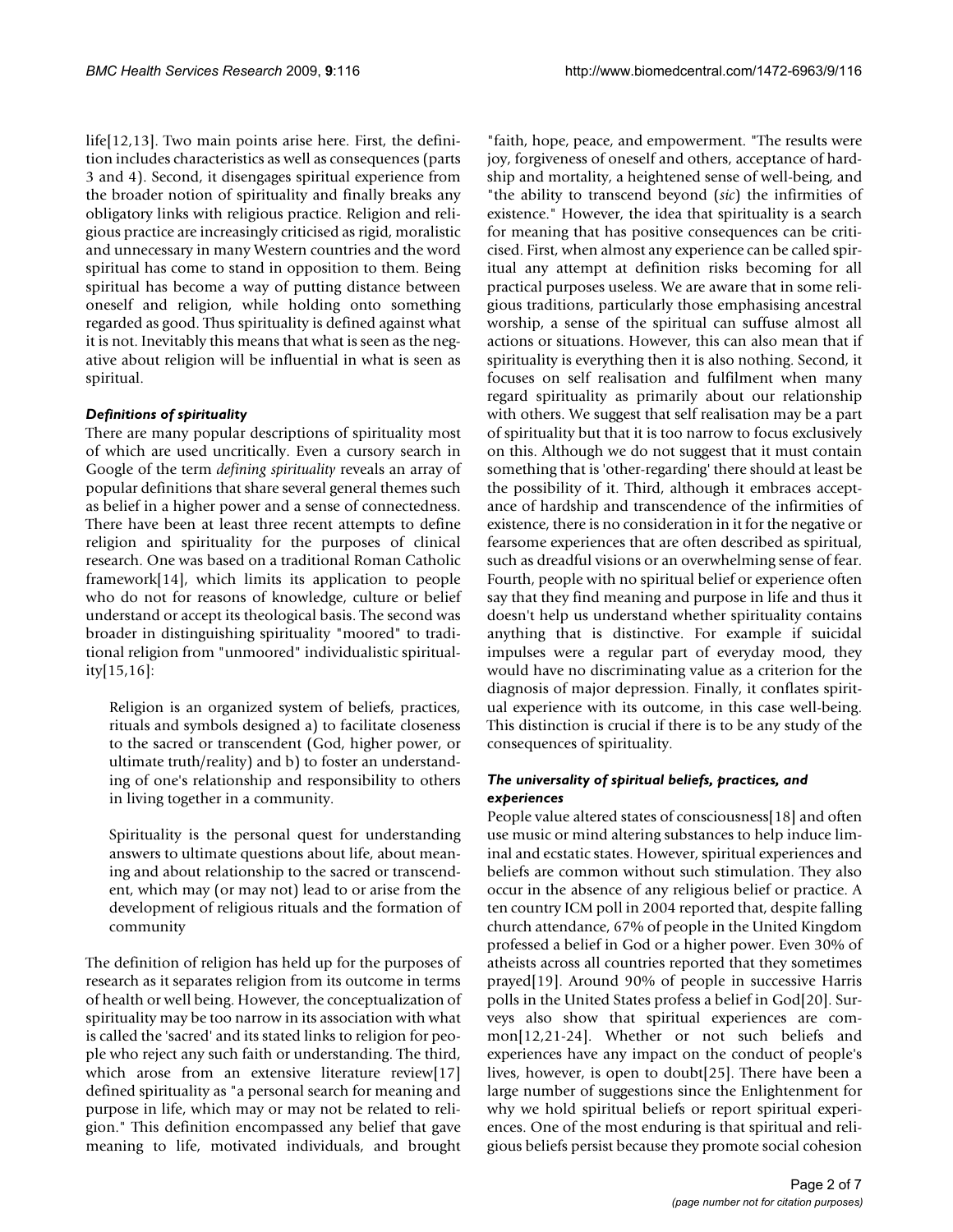and reduce our fear of death[26,27]. Others have included the phenomenology of mental events, our human firstperson experience and use of language[18,28], and natural selection of neural pathways implicated in so-called spiritual perception, presumably because it has survival value[29,30]. We shall now consider some of these suggestions in more detail.

## *The phenomenology of spiritual experience*

Many current approaches to understanding spiritual experience resonate with the phenomenology of Husserl and the existentialists who followed him. Consciousness and its contents contain the clues to everything that can be known about the world. Karl Jaspers' painstaking reflection on the spiritual illustrates this approach: "The fact that man senses his finiteness everywhere and cannot be satisfied with any of it points to a hidden possibility in his nature. He must have another root of his Being than that of his finiteness. If he had no pre-knowledge of the unknowable he would lack urge to enquire. But *he seeks after Being itself, after the Infinite and the Other*. Only this can give him satisfaction"[31] (Jaspers' italics). Many religious practices such as meditation, ritual, and solitude claim to move people from the verbal towards the experiential where the division between subject and object falls away [32].

That we can have any such knowledge, however, had already been challenged in the eighteenth century by Hume[33] and later Kant who argued that all our knowledge begins with experience[34]. This means that any imagined 'object' that is inaccessible to experience and that enters into no empirical relationship to an observer cannot be accessible to understanding. In the twentieth century Wittgenstein argued in his classic critique of the concept of "private knowledge" that it makes no sense to talk of "knowing" that one is in any particular mental state. Observers may know that I am in pain but I simply have my pain[35]. Wittgenstein showed that that we cannot discern the nature of a sensation purely through introspection. Rather, it is only through the grammar of our ordinary (public) psychological concepts that we can grasp the nature of a psychological state[35]. Later thinkers also denied that any knowledge can be divined from experiences in the mind that are not already part of public knowledge[18]. Thus, as we shall suggest later, the meaning of spirituality may simply reside in how we use it in language rather than in anything hidden in the minds of those who use it.

## *The psychological source of the spiritual perspective*

In common with much scientific thinking, the original behaviourist position[36] held that the spiritual lies outside the material world of observation. Hayes provided a riposte to this view in which he drew on behavioural analysis, phenomenology and verbal rules to suggest that our intuition of the spiritual arises from the nature of the personal perspective and our use of language[28]. As self conscious, rational creatures, we experience the world from a unique perspective. The "I-as perspective" (the observing self) has no limits and cannot be fully perceived as a "thing". In many people this "sense" of one's limitless nature may widen to the notion of the "all-perspectives" view of God. As one English theologian put it: "Perhaps the "spirit" is ... me, at the profoundest level of my being, the level at which I can no longer distinguish between what is myself and what is greater than me....where God and me mingle indistinguishably..."[37]. However, while the I-as-perspective is common to all humans, spiritual experience or belief is not. Second, while Hayes appears to agree with a long tradition reaching back to Kant[38] that the self (or soul) cannot be perceived as a thing, he nevertheless avers that it can be sensed as 'space' without any evidence of how this is possible. Third, we cannot know how the I-as-perspective might compare in other living creatures.

## *Biological explanations for spirituality*

We have already referred to the suggestion that a biological capacity for spiritual belief may be selected for in evolution. There have been several attempts to explain spiritual perception or discernment in biological terms. Gillespie et al<sup>[39]</sup> and Hamer<sup>[40]</sup> claimed that self-transcendence (defined as a set of personality characteristics such as feeling connected to the world and a willingness to accept things that cannot be objectively demonstrated[41]) may be heritable. We also know something of the brain function underlying the emotions joy, ecstasy, rage or fear[24,42,43], all of which may be part of ecstatic experience. Recreational drugs such as cocaine and amphetamines have actions similar to known neurotransmitters and may lead to experiences that mimic the spiritual[12]. Undoubtedly, biological structures and processes underlie all our cognitive or emotional processes. However, examining those that are involved in spiritual awareness depend on us defining it in the first place.

## *The place of belief*

Despite its experiential nature, spirituality often seems to require a framework or act of (usually religious) belief. This framework consists of the symbols or interpretations which Jaspers[31] considered useful only so long as they do not become concrete truths. He was critical of the paths taken by world religions as he believed concrete symbols of faith obscured spiritual understanding. However, like William James before him, he wrote during a period when spirituality and religion were increasingly regarded as distinct. One of us recently developed an instrument in England, arguably one of the most secular of developed societies, to measure spiritual belief regardless of its reli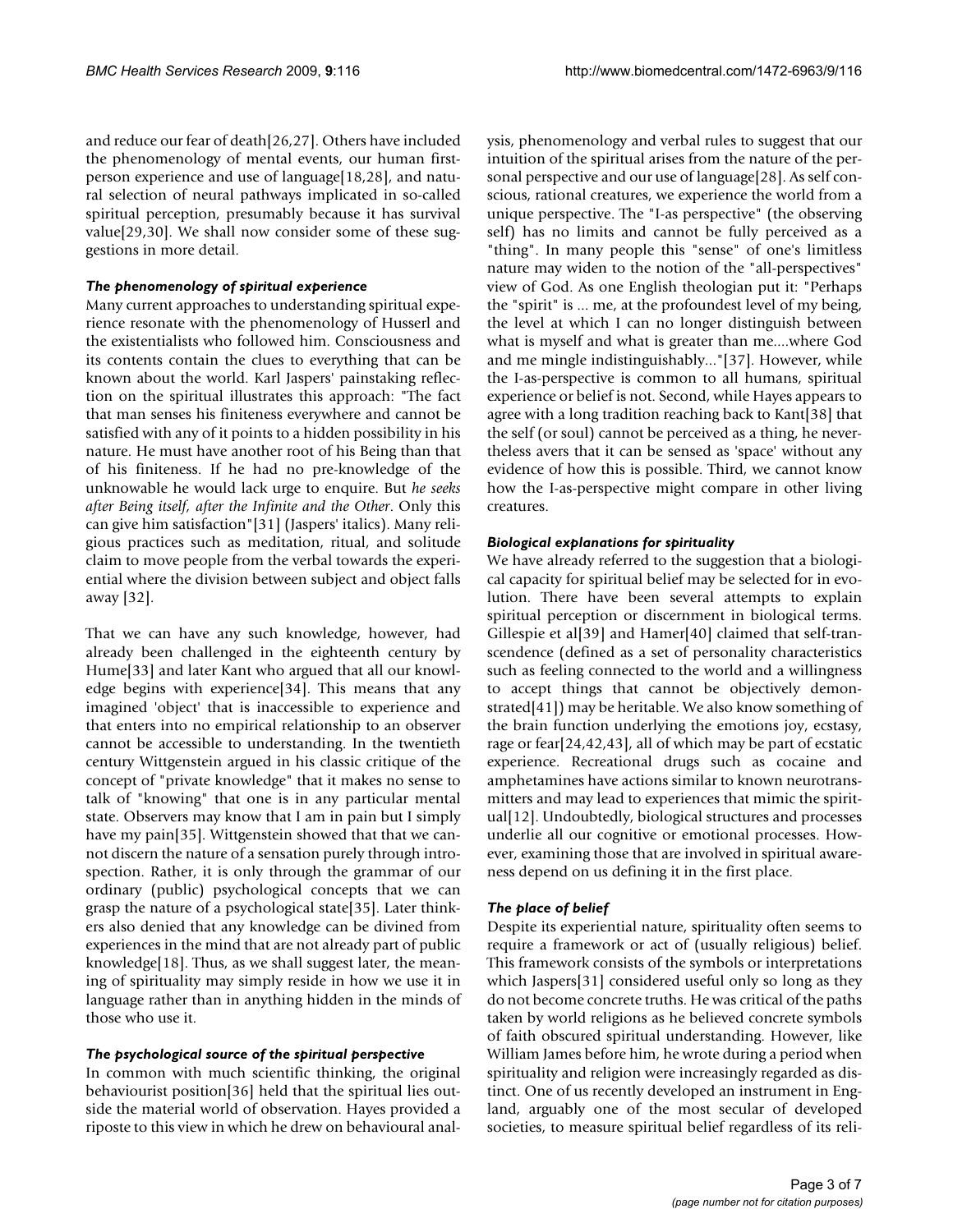gious context[24]. We found that people spoke of spirituality in terms of their relationships with important others and with the world, and their beliefs about ultimate meaning. Although spirituality was often seen as a part of religious belief, there was also much discussion about spirituality separated from religion. These findings led us to develop an instrument in which 10 of out of 20 final statements described spirituality as distinct from religion[24]. Thus, it would seem that spirituality can be distinguished from religious belief and practice but whether this is the case in all parts of the world remains to be seen.

## *The role of attitudes and environment*

An open attitude to the *possibility* of spiritual perception may be important for it to occur[44]. Seeing involves knowing what to look for. Thus a familiar food or everyday object may take on new meaning and induce a sense of wonder when perceived closely and without judgement[45]. Intense experiences of a spiritual type may occur during prolonged periods of isolation, physical deprivation or emotional stress. Spiritual awareness is also said to arise from contemplation of works of art or intense concentration on a task, such that the separation between subject and object becomes less apparent. This includes retreat and religious worship and ritual. Ecstatic mystical experiences may occur spontaneously but periods of intense reflection or indecision have often occurred beforehand[10]. There may also be a link between such awareness and an ability to replace the usual focus on oneself with a concern for and interest in others. Religious and secular systems of morality (in contrast to narrower concepts of moralism) concur that we flourish through our ethical and loving actions towards others[46]. This suggests that although spiritual perception is not usually the result of an effort of will, certain states of mind may favour its appearance. It also suggests that spirituality is a response to the world. Rather than cultivation or improvement of an illusory self[47,48], it may involve being moved by what is other than oneself. It is communication of something within a relationship, an interaction.

## *Spirits*

So far we have made no mention of spirits or the spirit world, something that would have been regarded as incomprehensible in times past and even today by many people[49]. The original meaning of spirit referred to the supernatural domain of God or gods, souls, angels or demons. The human spirit was that element that enlivened the material body. Moslems and Hindus take the spirit world very seriously. A central tenet in Christianity is the gift of the Holy Spirit which is considered to bring one fully into being without displacing the self. In contrast, evil spirits may "take over" the executive function of peoples' bodies and lives, usually causing considerable unpleasantness as they do so. They are regarded as making the person less fully himself. Although obviously of importance in theological terms, there are also researchers who take some of these ideas seriously today, although most couch them in psychic rather than spiritual terms (e.g. Journal of the American Society for Psychical Research). Nevertheless, it is striking how rarely spiritual forms and beings feature in popular reviews of spirituality, given that they are so fundamental to most modern religions. Although rational enlightenment thought and the scientific progress it has brought with it have reduced much of our magical and superstitious thinking, it has also led to a hesitation to discuss such issues for fear of losing scientific respectability[49]. We return to this difficulty when we discuss the sources of spirituality.

## *The self*

Many forms of spirituality assume a Cartesian concept of the self as a substance that can be built up and developed in of itself[35]. Several of the definitions of spirituality we referred to earlier contain core elements of self-fulfilment and development; the realisation of a more complete person. This is particularly apparent in personal forms of spirituality in which inner observation, reflection and meditation are the main or only focus. However, the Cartesian self has been criticised ever since Kant[48]. Modern concepts of the self regard it something that emerges as we use language and relate to others[50]. A major strand of sociological thought emphasises that we come to know or construct ourselves through the actions and reactions of others[51]. Concepts of the self based on cognition and neurophysiology are also tied closely to an understanding of our perception of, and interactions with, others[52,53]. Thus, rather than objectifying and building up a self, spirituality may be better seen as relational in nature.

## *A definition of spirituality*

How might this brief review of such a vast and complex field help us arrive at a working concept of spirituality? We have argued that humans have always sensed a transcendent spiritual world and although throughout most of history this was placed firmly within a religious framework or narrative, since the Enlightenment there have been many alternative claims and counter claims about its nature and origins. These have included the phenomenology of our mental experiences, possible biological and evolutionary origins, the role of mind altering substances and the nature of the self. To start with, we suggest that the definition of religion already proposed by one of us[15,16] is simple and pragmatic and we shall not attempt to refine it. However, before defining spirituality we must emphasise three points. First, this very brief overview indicates that although the content of religion and spirituality may vary widely, its form is more limited. Second, although we can describe secular sources in people who understand spirituality purely in those terms, we can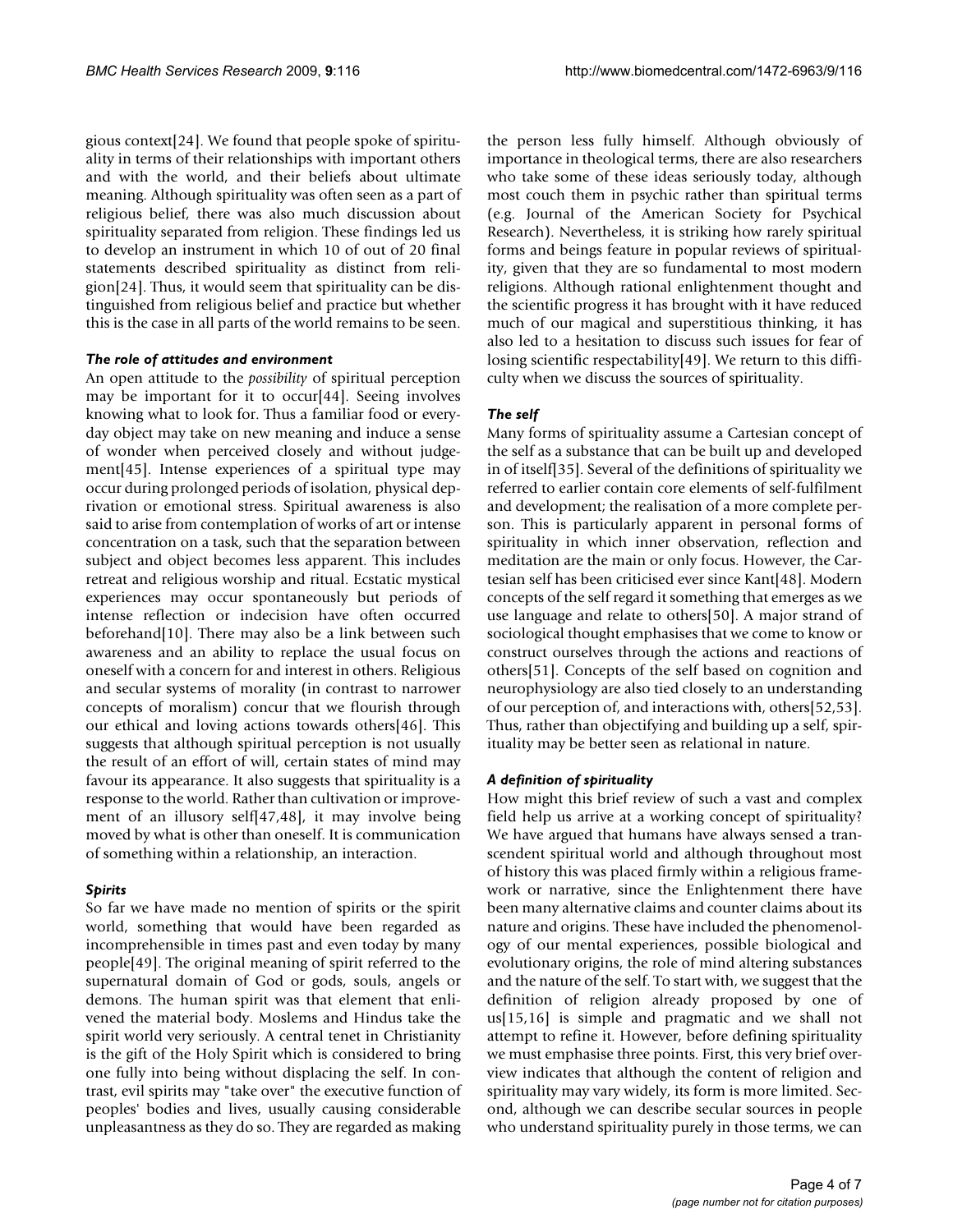say nothing at all if the source is claimed to be sacred, diabolical or divine[54]. Third, it is an error to include proximate consequences such as a moral life or more distal outcomes such as better physical or mental health in the definition as this renders tautological research into consequences. Several published definitions contain within them what we would regard as its consequences [12,13,17]. Given these caveats, we propose a definition that is rooted in how we believe the word is used by everyday speakers. We suggest that the word spirituality has been difficult to define because most attempts to do so have tried to abstract the word from its application. We are guided by Wittgenstein's critique of the abstraction of the meaning of words from "the spatial and temporal phenomenon of language"[55]. Attempts to drill down to some base or 'thing' that is spirituality will founder in incomprehensibility. Rather we suggest that the best approach to the meaning of spirituality lies in how it is used in language rather than in anything hidden in the minds of those who use it[56]. With this orientation in mind, we propose in table 1 four components of spirituality, any one of which may stand alone. These components do not constitute a hierarchy of value from basic to advanced spirituality, nor is one component a bridge to the next. However, the components are ordered in terms of increasing awareness of relationship to something that is beyond empirical verification. In using the words domain and existence we do not imply a world of spirits; we emphasize again that any reference to a source of spirituality is not part of the definition (table 1). Furthermore, we suggest that desire for understanding; wonderment at

|  | Table 1: A definition of spirituality |  |  |
|--|---------------------------------------|--|--|
|  |                                       |  |  |

beauty, art or nature; or the intention to live an ethical life are neither necessary nor sufficient for the definition as all occur in what is regarded as every day, secular experience. We do not regard the emotion in component 3 as a consequence of spirituality when it forms the route of awareness itself. When we speak of spirituality an essential part of what we mean is our emotional response. Finally, we assume that these components of spirituality are mediated by processes rooted in brain function.

## *Grounding the definition*

Apart from no belief or awareness at all, there are clearly nine possible combinations of these spiritual components, two or three of which are fairly common. Component 1 alone is seen in surveys when people say they believe in God or a higher power but experience no other form of spirituality. Also very common are people who report components 1 and 2 but who have never had an awareness of a spiritual realm. People who report only component 2 are those who follow a spiritual or religious practice not because of belief or awareness but through convention or tradition. Others may report being moved in relation to a spiritual domain (components 3 and/or 4) but in the absence of specific belief. Still others encounter component 4 when they abruptly experience loss of ego boundaries and a feeling of unity without any previous spiritual belief, involvement in religion, or awareness. The distinction between awareness and experience is that the latter occurs without conscious encouragement – it is something that happens to the person. Finally, spirituality may be fluid and complex. It was reported that Mother

| <b>Components of the definition</b>   | <b>Description</b>                                                                                                                                                                                                                                                                                                                                                                          |
|---------------------------------------|---------------------------------------------------------------------------------------------------------------------------------------------------------------------------------------------------------------------------------------------------------------------------------------------------------------------------------------------------------------------------------------------|
| I. Belief                             | An assent to or conviction about a domain or existence that goes beyond the material world. This<br>includes all manner of religious or other beliefs that are not based on materialism.                                                                                                                                                                                                    |
| 2. Practice                           | Spiritual or religious practice at this level occurs without conscious awareness of, or relationship to, the<br>spiritual realm addressed. Although it involves exercises of imagination and desire such as<br>contemplation, prayer, reading or reflection, the self is not moved by any direct experience of<br>relationship with or connection to the other.                             |
| 3. Awareness                          | There is an awareness of being moved intellectually and/or emotionally. It includes contemplation,<br>prayer, meditation or reflection when there is conscious awareness of, or response to, this dimension.                                                                                                                                                                                |
| 4. Experience                         | A discrete experience which may include diffusion of the mind, loss of ego boundaries and a change in<br>orientation from self towards or beyond the material world. The experience usually comes unbidden<br>but may follow a period of reflection, meditation, stress or isolation. Ecstatic experiences are of this<br>type, but experience may be much less intense and more prolonged. |
| Factors not a part of the definition  |                                                                                                                                                                                                                                                                                                                                                                                             |
| Sources                               | Any consideration of the source of spirituality, be it secular, sacred, divine or diabolical.                                                                                                                                                                                                                                                                                               |
| Consequences $-$ positive or negative | These may be proximate such as happiness, fear, a new sense of meaning or the intention to live an<br>ethical life; or distant such as economic success or failure and changes in physical or mental health, or in<br>relationships.                                                                                                                                                        |
| Other                                 | Secular systems of virtue, ethics or morality.                                                                                                                                                                                                                                                                                                                                              |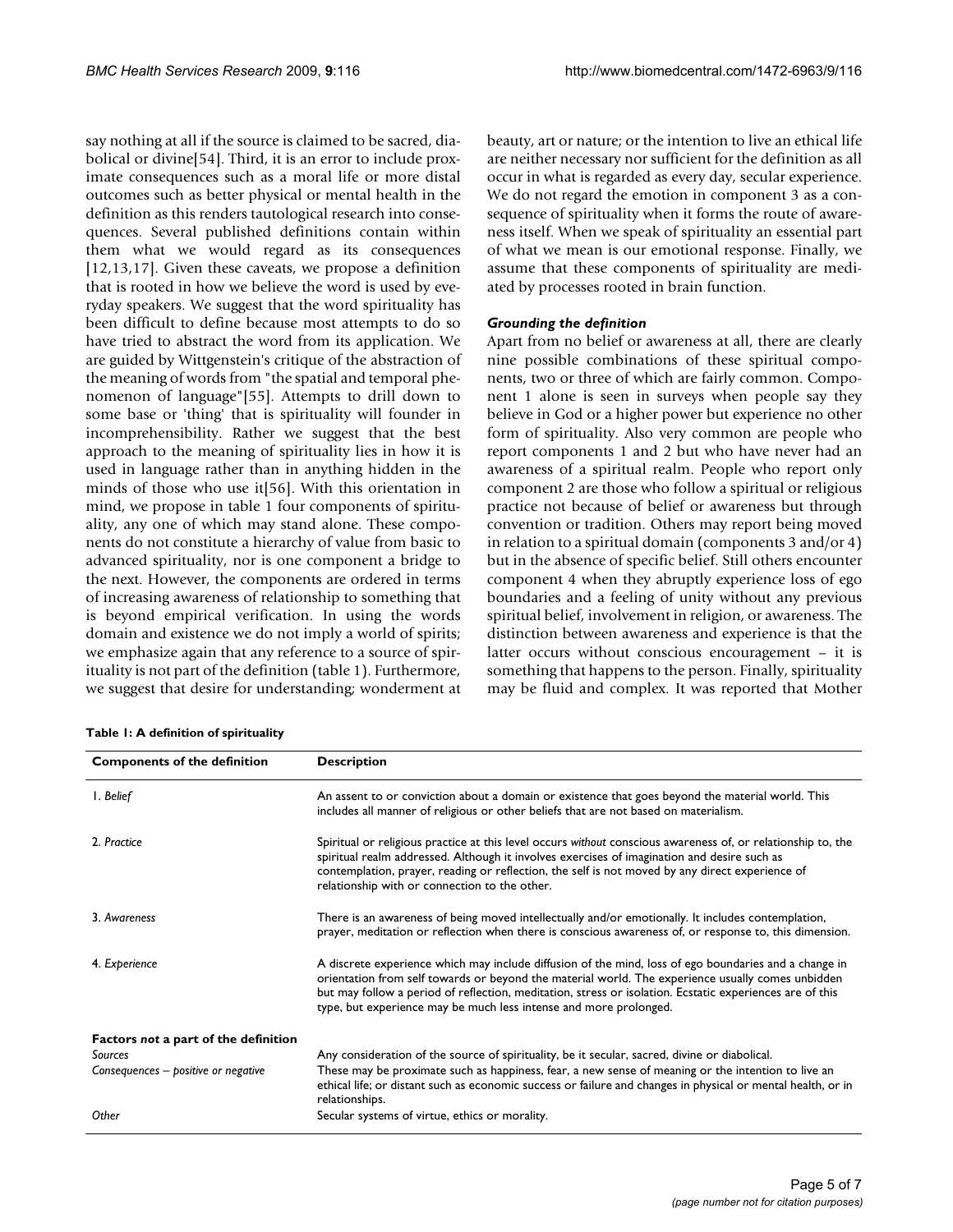#### **Table 2: Questions to explore spirituality in a clinical setting**

| <b>Question</b>                                                                                                                                    |
|----------------------------------------------------------------------------------------------------------------------------------------------------|
| I. Are you in any way a spiritual person?                                                                                                          |
| 2. Do you observe a religion?                                                                                                                      |
| 3. Is your spirituality mainly about you personally or is it found more in your relationships with other people?                                   |
| 4. Does your spirituality help you cope with life's difficulties?                                                                                  |
| 5. Does your spirituality help you cope with illness or disability?                                                                                |
| 6. Have you ever been aware of a spiritual realm or presence?                                                                                      |
| 7. Have you ever had a very intense experience (unrelated to drugs or alcohol) in which you felt some deep new meaning in life, or at one with the |

Teresa of Calcutta's loss of awareness (component 3) did not change her beliefs or practices (components 1 and 2) but caused her considerable distress.

world or universe? (If you believe in God it may have felt like an experience of God.)

#### *Implications of this definition*

We are interested in provoking debate about whether our suggestion that spirituality is used in these ways is widely recognised. Our experience as well as the evidence from qualitative research would suggest that it is[57]. Categorising individuals' accounts may help to impose structure on their complexity and to understand how spirituality is expressed. Nevertheless, we make three caveats. First, we should be wary of treating the components as if they exist materially in the minds of individuals. Second, we should avoid squeezing people's accounts into specific categories when there is no precise fit. Finally, we should regard this taxonomy as a means of understanding spirituality and not as an end in itself. A number of clinical applications arise from this definition. Most importantly, clinicians might explore the four components of spirituality and how they impact on their patients' care. We suggest a number of questions on spirituality (table 2). The first five are the most basic, while the sixth and seventh may be posed when relevant. Examples of research questions that might be pursued are: 1) What is the prevalence and stability of these four components of spirituality in patients, the general population and between cultures? 2) Are health and social outcomes different in those who regard the source as sacred or secular? 3) Is the frontier between psychotic experiences and beliefs and components 3 and 4 of our definition to be found in the phenomena described or their consequences?

## **Conclusion**

We are aware we run the risk of pleasing no-one in this very short attempt to review current thinking on spirituality, discuss the reasons why people have spiritual beliefs,

and provide a definition of spirituality that can be useful to health practitioners. Limitations on space mean that we have not always been able to provide a full philosophical and conceptual argument to support all of the positions we take in this paper. As white male Christians, we are also aware that our attempt is influenced and limited by conscious and unconscious biases arising from of our own cultural and religious traditions. This said, our intention was to present an accessible, reasoned background for health researchers and for health professionals who encounter patients' (spoken and unspoken) spiritual concerns in their day-to-day work. We do not propose this definition as a finished product but with the aim of stimulating debate. We concur with others[54] that research into the role of spiritual experiences and religious belief in health, which does not stray into attempting to demonstrate that they have utility[58], is grounded in nature and does not purport to test theological or mystical mechanisms, is important and worthy of support.

## **Competing interests**

The authors declare that they have no competing interests.

## **Authors' contributions**

MK had the original idea for the paper and wrote the first draft. MK and HK authors contributed to subsequent drafts and both authors approved the final manuscript.

#### **Acknowledgements**

We wish to thank James Alison, Catholic priest, theologian and author for his comments on a penultimate draft. We also thank the reviewers for their critical comments that helped us clarify our paper.

#### **References**

- 1. National Institute for Health and Clinical Excellence: **Guidance on Cancer Service: Improving Supportive and Palliative Care for Adults with Cancer.** London: Department of Health; 2004.
- 2. Lo B, Ruston D, Kates LW, Arnold RM, Cohen CB, Faber-Langendoen K, Pantilat SZ, Puchalski CM, Quill TR, Rabow MW, Schreiber